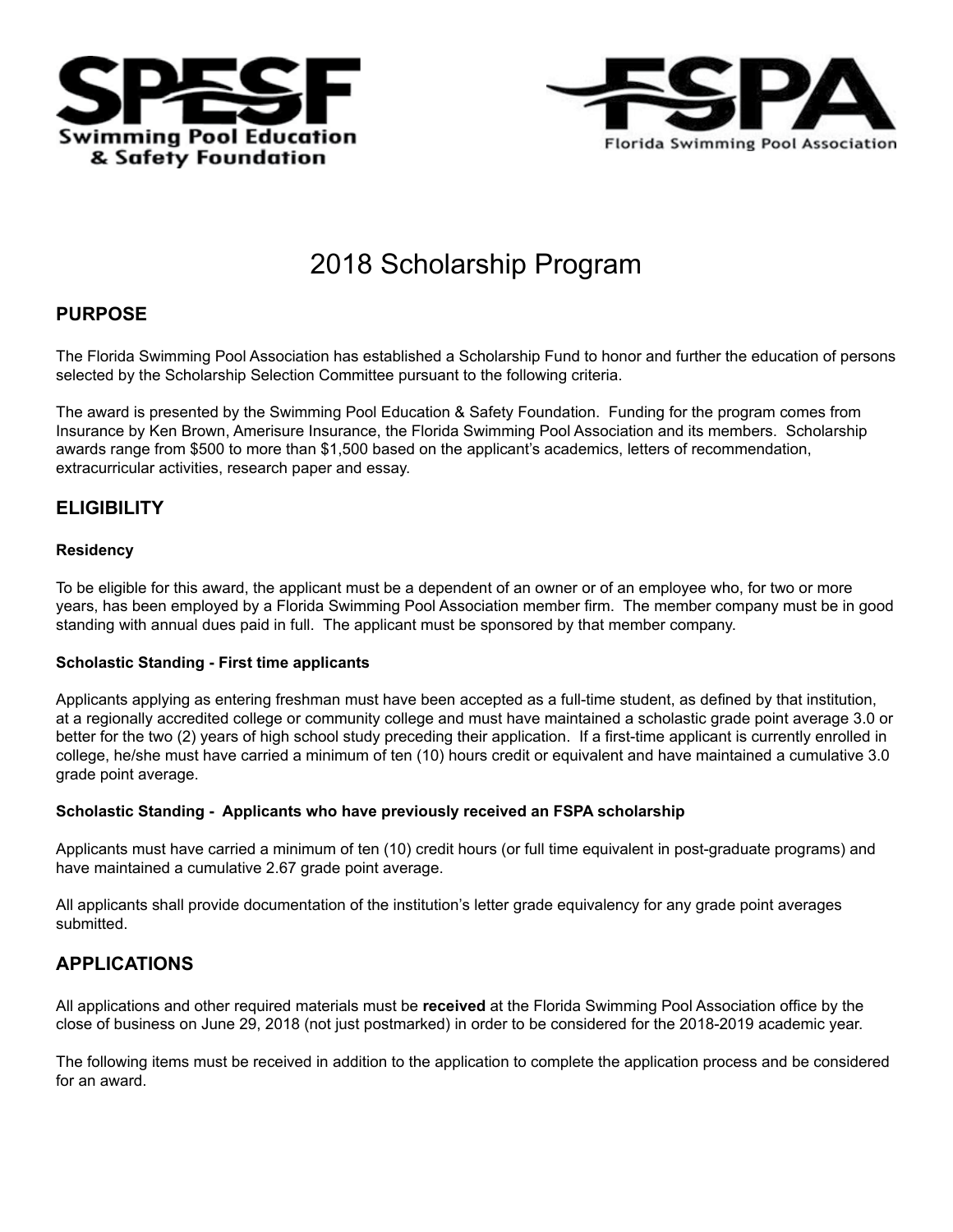#### LETTERS OF RECOMMENDATION

First-time applicants and applicants who have not previously been awarded a FSPA scholarship, must furnish three (3) letters of recommendation. Letters should address the student's scholastic ability, character and worthiness to receive a merit award and be from three of the following: (a) a professor or teacher; (b) an employer; (c) an advisor from a volunteer or extracurricular activity; (d) a coach from a sport in which you were an athlete, or (e) your FSPA sponsoring company.

Letters of recommendation should be sent directly to the Florida Swimming Pool Association by the author or in a sealed envelope signed by the author over the seal. All letters must be **received** by June 29, 2018 (not just postmarked) or the application is considered incomplete and will not be reviewed by the selection committee.

#### TRANSCRIPTS AND TEST SCORES

Entering freshmen (high school graduate as of July 1): A certified copy of the student's transcript for the preceding two (2) years of high school must be included and copies of the SAT / ACT or other generally accepted testing service scores.

College sophomore (freshman year completed as of July 1): A certified copy of the student's college spring semester grades. If the applicant is not a previous recipient of this scholarship also include a certified copy of the high school transcript and copies of the student's SAT / ACT or other generally accepted testing service scores.

All others: A certified copy of the student's college transcript(s), including spring semester grades.

Please make a request with your institution to have an official transcript mailed directly to the Florida Swimming Pool Association. Transcripts must be **received** no later than June 29, 2018 (not just postmarked) or the application is considered incomplete and will not be reviewed by the selection committee.

#### A RESEARCH PAPER

All first-time applicants and applicants who have not previously been awarded a FSPA scholarship, shall complete a research paper on the purpose of a trade association. The paper must be submitted in typed form and double spaced. See additional requirements on the topic list on page 6.

The research paper is optional for previous FSPA scholarship award recipients Applicants who do not submit a research paper will be limited to an award of less than \$1,000. To be considered for an award greater than \$1,000 the applicant must complete the research paper and have a minimum GPA of 2.8. Please note: Submitting a research paper does not guarantee scholarship award will exceed \$1,000. Please see the approved topic list for previous recipient research papers and requirements.

#### A BRIEF ESSAY (250-300 words)

All applicants must write a brief essay which shall be submitted in typed form and double spaced.

First-time applicants and applicants who have not previously been awarded a FSPA scholarship, write on what you consider your greatest accomplishment or life-changing experience so far.

Previous recipients, evaluate a significant experience, achievement, risk you have taken, or ethical dilemma you have faced within the past year and its impact on you.

## **AWARDS**

The Scholarship Selection Committee shall base its awards upon scholastic achievement, character and worthiness.

Awards shall be transmitted to the academic institution for the fall semester of study. Failure to request the funds within 45 days of the announcement of the awards may be grounds for forfeiture of the award. Any excess award funds must be returned to the Swimming Pool Education & Safety Foundation within the year received. Awards will not be transmitted until the sponsor company has renewed their membership for 2018-2019.

The Scholarship Selection Committee may require first-time award recipient to attend a designated Florida Swimming Pool Association Board of Directors' meeting to receive his or her award.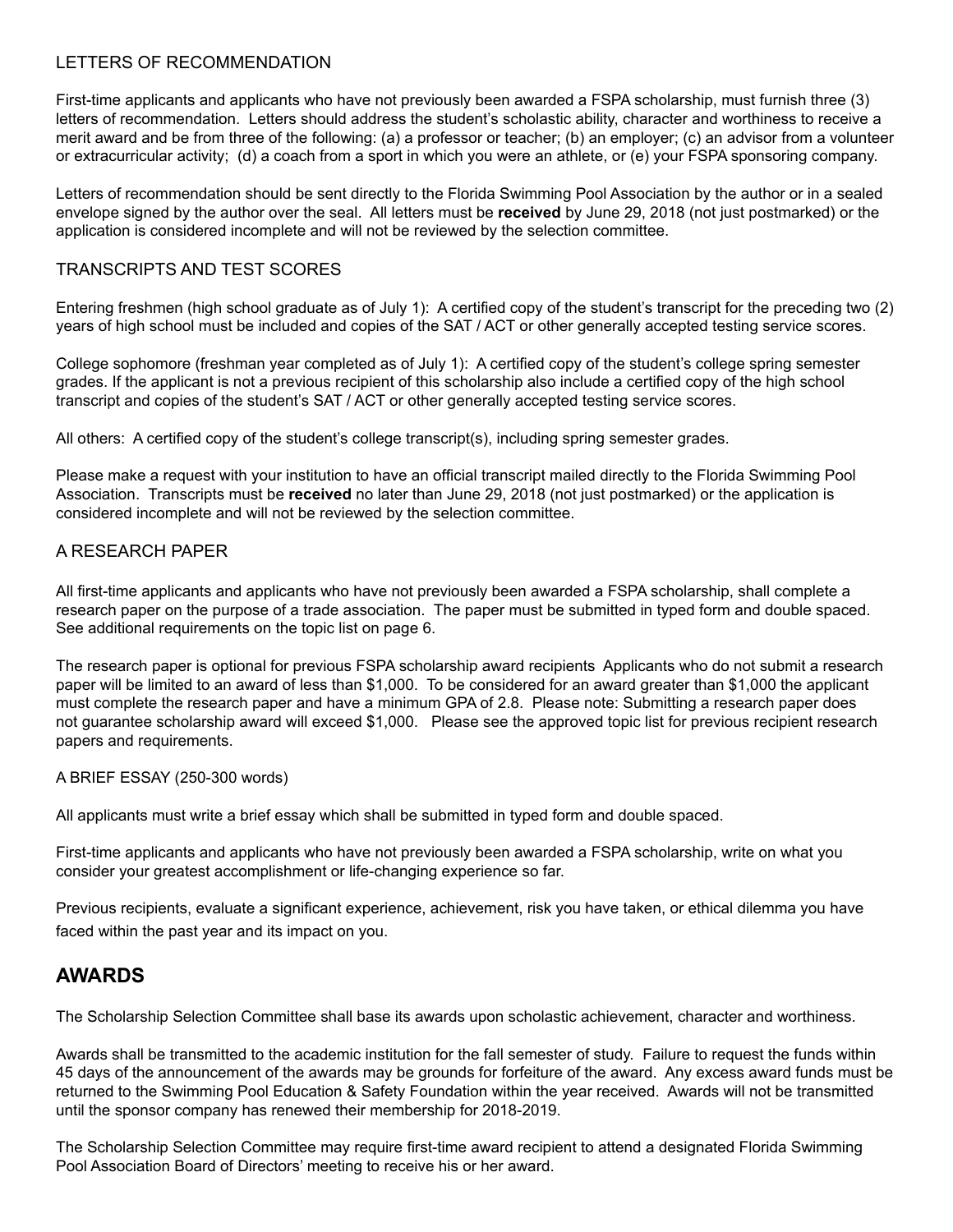## 2018 MERIT SCHOLARSHIP APPLICATION



| Applicant Information |  |
|-----------------------|--|
|-----------------------|--|

|                                                                                   | Florida Swimming Pool Association                          |  |  |  |
|-----------------------------------------------------------------------------------|------------------------------------------------------------|--|--|--|
| Full Name of Applicant:                                                           |                                                            |  |  |  |
| Street Address (to send information relating to scholarship application):         |                                                            |  |  |  |
| City:<br>State:                                                                   | Zip:                                                       |  |  |  |
| Applicant e-mail:<br>Applicant Phone: (                                           |                                                            |  |  |  |
| Parent/Guardian:                                                                  |                                                            |  |  |  |
| Parent Address:                                                                   |                                                            |  |  |  |
| City:<br>State:<br>Zip:                                                           |                                                            |  |  |  |
| Parent Phone: (<br>This # should be the best way to reach your parent / guardian. |                                                            |  |  |  |
| APPLICANT CHECKLIST FOR SUBMISSION                                                |                                                            |  |  |  |
| <b>First-Time Applicants /</b><br>No previous award received                      | <b>Previous Scholarship Recipient</b><br><b>Applicants</b> |  |  |  |
| □ Application complete (pages 3-5)                                                | $\Box$ Application complete (pages 3-5)                    |  |  |  |
| <sup>st</sup> Letter of recommendation                                            | □ Transcript – College (including Spring                   |  |  |  |

- $\Box$  2<sup>nd</sup> Letter of recommendation
- $\Box$  3<sup>rd</sup> Letter of recommendation
- $\Box$  Transcript High School
- $\Box$  Transcript College (including Spring 2018 grades)
- $\square$  Standardized test scores
- $\square$  Research paper on trade association (print and electronic version)
- $\square$  Essay on greatest accomplishment or life changing experience
- $\Box$  Membership of sponsor confirmed
- □ Cumulative GPA 3.0 average or higher
- □ Transcript College (including Spring 2018 grades)
- $\square$  Essay on a significant experience

□ Research paper - OPTIONAL (print and electronic version)

- $\square$  Membership of sponsor confirmed
- $\square$  Cumulative GPA 2.67 average or higher

All materials must be **received** (not postmarked) in the FSPA office by 5:00 p.m. on Friday, June 29.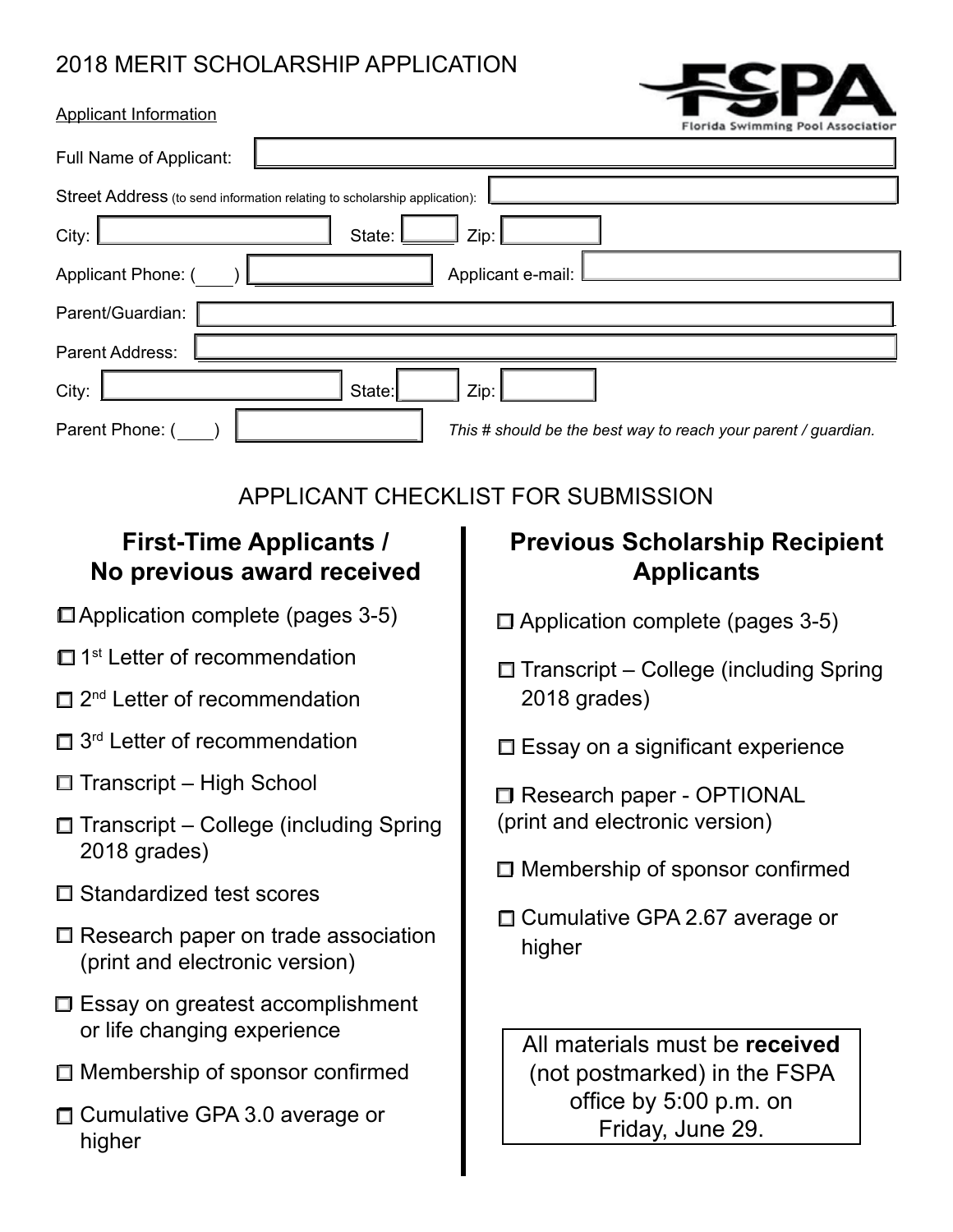## 2018 MERIT SCHOLARSHIP APPLICATION - Page 2

Full Name of Applicant:

Florida Swimming Pool Association

Education Information

*High School Graduating Class of 2018*

| Name of High School:                                                                                                                      | Name of College: (Undergraduate)          |  |  |  |
|-------------------------------------------------------------------------------------------------------------------------------------------|-------------------------------------------|--|--|--|
| Zip:<br>City:<br>State:                                                                                                                   | City:<br>State:<br>Zip                    |  |  |  |
| Phone:                                                                                                                                    | Year of Enrollment:                       |  |  |  |
| Year of Graduation:                                                                                                                       | Year of Graduation: (Anticipated)         |  |  |  |
| Rank in Class:<br>of                                                                                                                      | GPA:                                      |  |  |  |
| SAT/ACT:<br>GPA (weighted):                                                                                                               | Minor:<br>Major:                          |  |  |  |
| Name of College planning to attend:                                                                                                       | Name of College: (Graduate)               |  |  |  |
| Entrance Year:                                                                                                                            | City:<br>State:<br>Zip:                   |  |  |  |
| Colleges accepted to but not attending:                                                                                                   | Year of Enrollment:                       |  |  |  |
| Research Paper Topic:                                                                                                                     | Year of Graduation: (Anticipated)<br>GPA: |  |  |  |
|                                                                                                                                           | Minor:                                    |  |  |  |
|                                                                                                                                           | Major:                                    |  |  |  |
| Research Paper Topic:                                                                                                                     |                                           |  |  |  |
| <b>Sponsor Information</b>                                                                                                                |                                           |  |  |  |
| Sponsoring FSPA Member Company:                                                                                                           |                                           |  |  |  |
| Chapter:<br>Membership #:                                                                                                                 |                                           |  |  |  |
| I am a dependent of: $\square$ Owner<br>$\Box$ Employee (Check one)<br>Relationship:<br>Name:<br>How many years employed by this company? |                                           |  |  |  |
|                                                                                                                                           |                                           |  |  |  |
| What involvement does your sponsor have with FSPA on a local and / or state level?                                                        |                                           |  |  |  |
|                                                                                                                                           |                                           |  |  |  |
|                                                                                                                                           |                                           |  |  |  |

*College Students*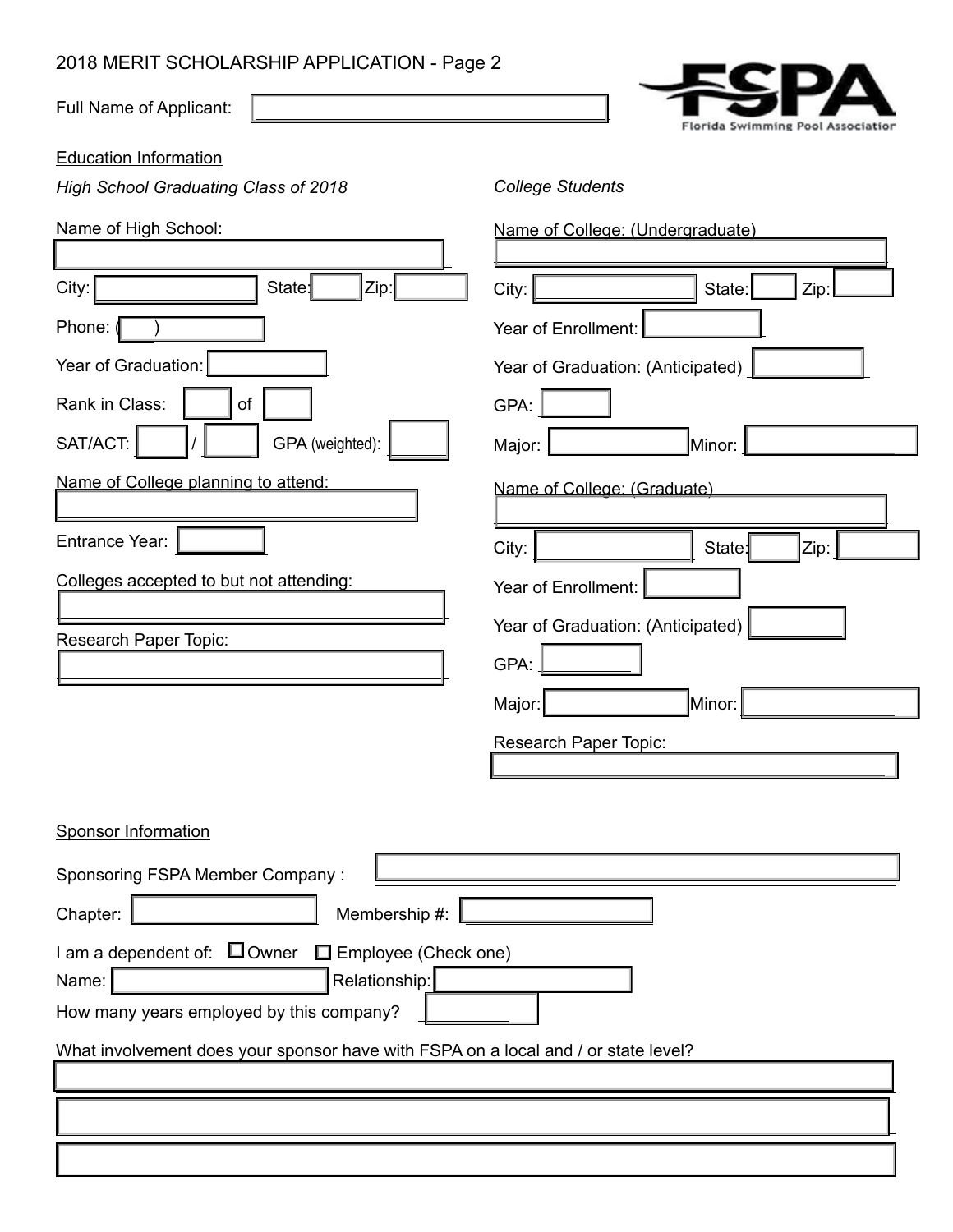Additional information about the applicant (Please feel free to attach supplemental information)

In what activities / clubs / sports have you participated: (List activity and year participated)

Please list all charity / volunteer work and paid employment, including the number of hours per week.

Reasons for applying for this award:

What course of study / career path do you intend to follow:

| Applicant's Signature: | Jate |
|------------------------|------|
|                        |      |

Parent/Guardian Signature: Date:

RETURN BY June 29, 2018 Florida Swimming Pool Association Attn: Scholarship Selection Committee 2555 Porter Lake Drive, Suite 106 Sarasota, FL 34240-7865

All materials must be **received** (not just postmarked) in the FSPA office by 5:00 p.m. on Friday, June 29.